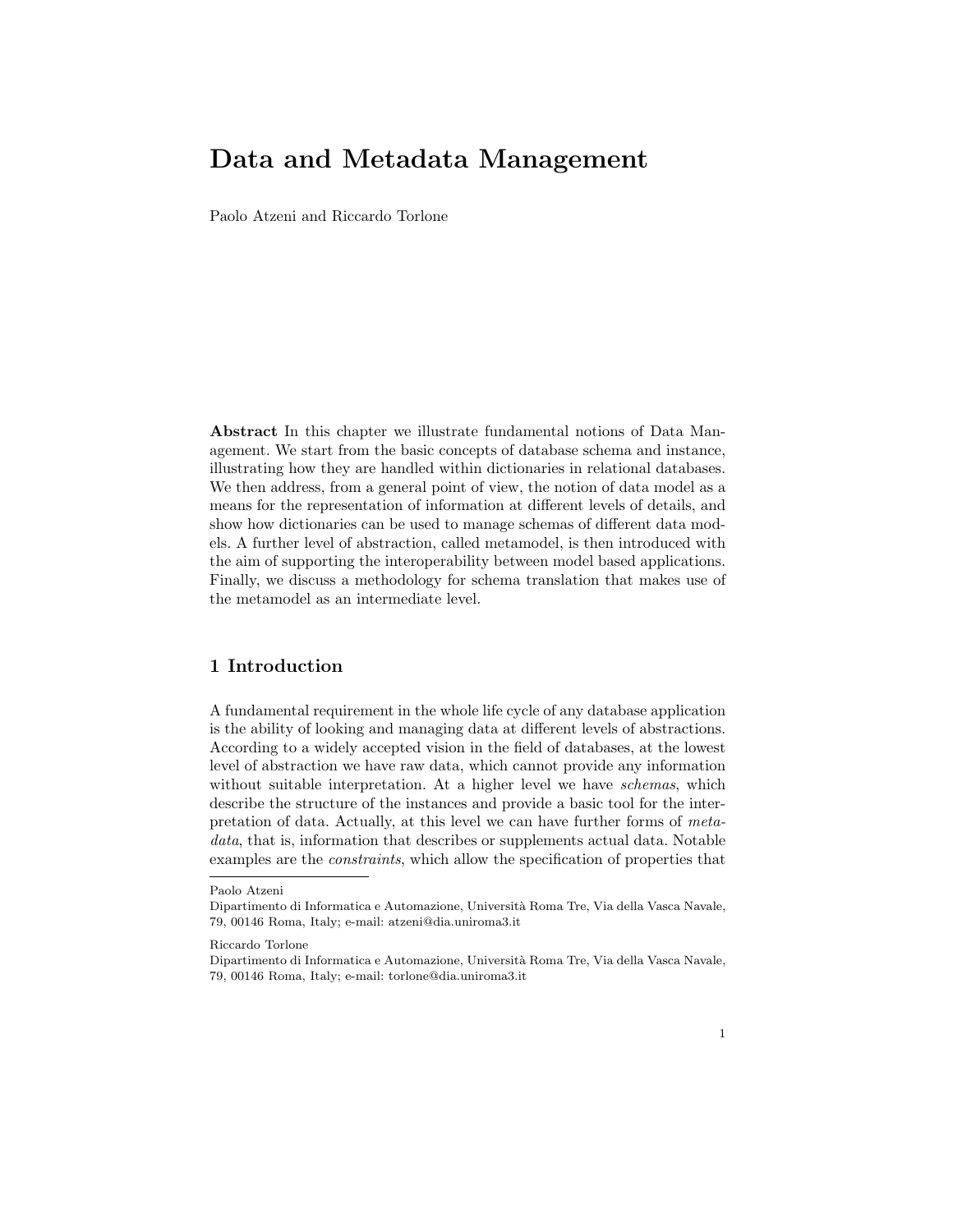must be satisfied by actual data. Then, we have a third level of abstraction which involves precise formalisms for the description of schemas called *data* models. A data model is a fundamental ingredient of database applications as it provides the designer with the basic means for the representation of reality in terms of schemas.

Unfortunately, a large variety of data models are used in practical applications and, for this reason, the interoperability of database applications is historically one of the most complex and time-consuming data management problems. In order to alleviate this problem, it is useful to add to the picture a further level of abstraction providing a unified formalism, which we call metamodel, for the representation of different models. The definition of a metamodel able to describe all the data models of interest has two main advantages. On the one hand, it provides a framework in which database schemas of heterogeneous models can be handled in a uniform way and, on the other hand, it allows the definition of model-independent transformations that can be used in multiple translations between different models.

The goal of this chapter is to discuss these fundamental issues related to the management of data and metadata. We start from the notion of database schema and show how schemas are handled in practice by relational systems through special tables of the dictionary, a portion of the database used by the system to store any kind of metadata. We then illustrate various logical and conceptual data models, showing that it is possible to manage schemas of different models by just adding new tables to the dictionary, one for each new construct of the model at hand. This approach leads to a metamodel made of a collection of model-independent construct types, which we call metaconstructs, used in models to build schemas and corresponding to the tables of the extended dictionary. Interestingly, it comes out a rather compact metamodel, coherently with the observation that the constructs of most known models fall into a rather limited set of generic types of constructs: lexical, abstract, aggregation, generalization, function [25]. This approach can greatly simplify the translations of schemas between heterogeneous models since we can use the metamodel as a "lingua franca" in which schemas are converted and transformed to suit the features of the target model. The availability of a repository of basic transformations defined at the metamodel level, and so model-independent, can further simplify the whole translation process.

The rest of the chapter is devoted to a more detailed treatment of this matters and is organized as follows. Database schemas and models are discussed in Section 2 and Section 3, respectively. In Section 4 we illustrate the metamodel approach to the management of multiple models and, in Section 5, we present the translation methodology based on such metamodel. In Section 6 we discuss related work and finally, in Section 7, we sketch some conclusions.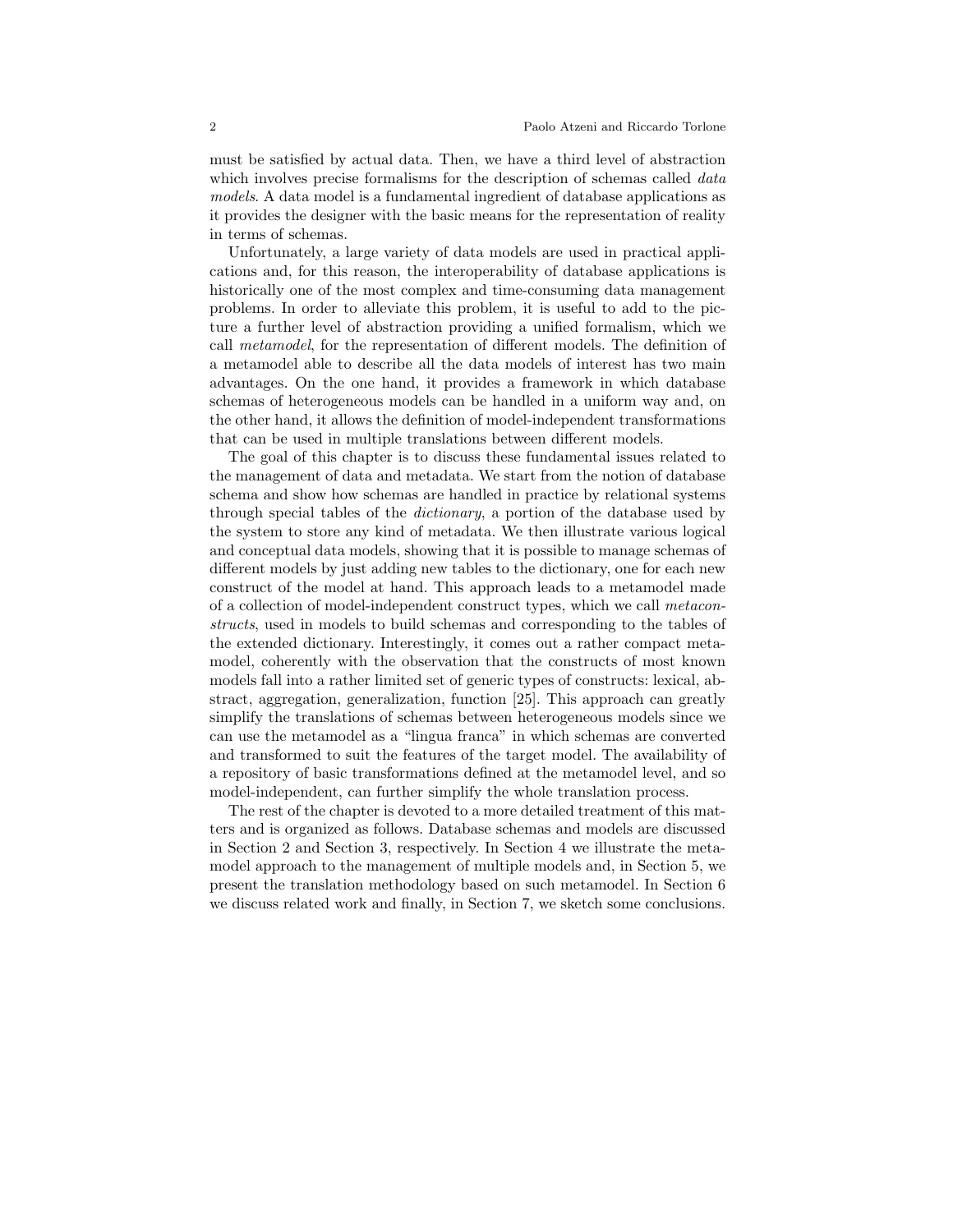### 2 Databases, schemas and dictionaries

The notion of database as a large, shared, persistent collection of data to be managed effectively and efficiently is now well accepted and described in textbooks [7, 19, 23, 33]. Among the major features in database management, the most relevant here is the use of structures that allow for the high-level, synthetic description of the content of a database: a database has a schema, which describes the features of data, and an instance (sometimes called database), which includes the actual content. The schema is rather stable over time (it can vary, but usually in a very slow manner), whereas the instance changes continuously. For example, in a relational database we have the database schema that contains a number of relation schemas, each defined by means of an SQL CREATE TABLE statement, which specifies the name of the table,<sup>1</sup> its columns (each with the respective type), and the constraints defined over it (for example, its primary key). Then, the actual content of tables is the result of INSERT (and also, UPDATE and DELETE) statements, which refer to the actual rows. Database schemas are a form of *metadata*, that is, data that describes actual data.

In the usual graphical representation for the relational model (Figure 1), relations are shown in tabular form, with the headings that essentially correspond to the schema (types are omitted, but can easily guessed or understood) and the bodies that contain the data in the instance.

|       | EMPLOYEE      |     | DEPARTMENT |                 |       |  |  |
|-------|---------------|-----|------------|-----------------|-------|--|--|
| EmpNo | LastName Dept |     | DeptID     | Name            | City  |  |  |
| 1001  | Rossi         | IТ  |            |                 |       |  |  |
| 1002  | Sagan         | FR. | IТ         | Italy           | Rome  |  |  |
| 1003  | Petit         | FR. | FR.        | France          | Paris |  |  |
| 1004  | Grand         | FR. | DE         | Germany Hamburg |       |  |  |
|       |               |     |            |                 |       |  |  |

Fig. 1 A simple relational database

The major benefit of the distinction between schemas and instances is the fact that most of the actions over the database refer to the schema. In particular, if we want to extract data from a database (usually we say that we query the database), we need only mention schema elements, and just a few values that are relevant to the specific operation. For example, if (with respect to the database in Figure 1), we are interested in finding the list of the employees, each with the city of the corresponding department, we can write an expression that contains only the names of the tables and of the columns, and no specific data. Schemas are also fundamental in the choice of the appropriate physical structures for the database, an aspect that is

<sup>&</sup>lt;sup>1</sup> Following SQL terminology, we use *relation* and table as synonyms. Similarly for *column* and attribute.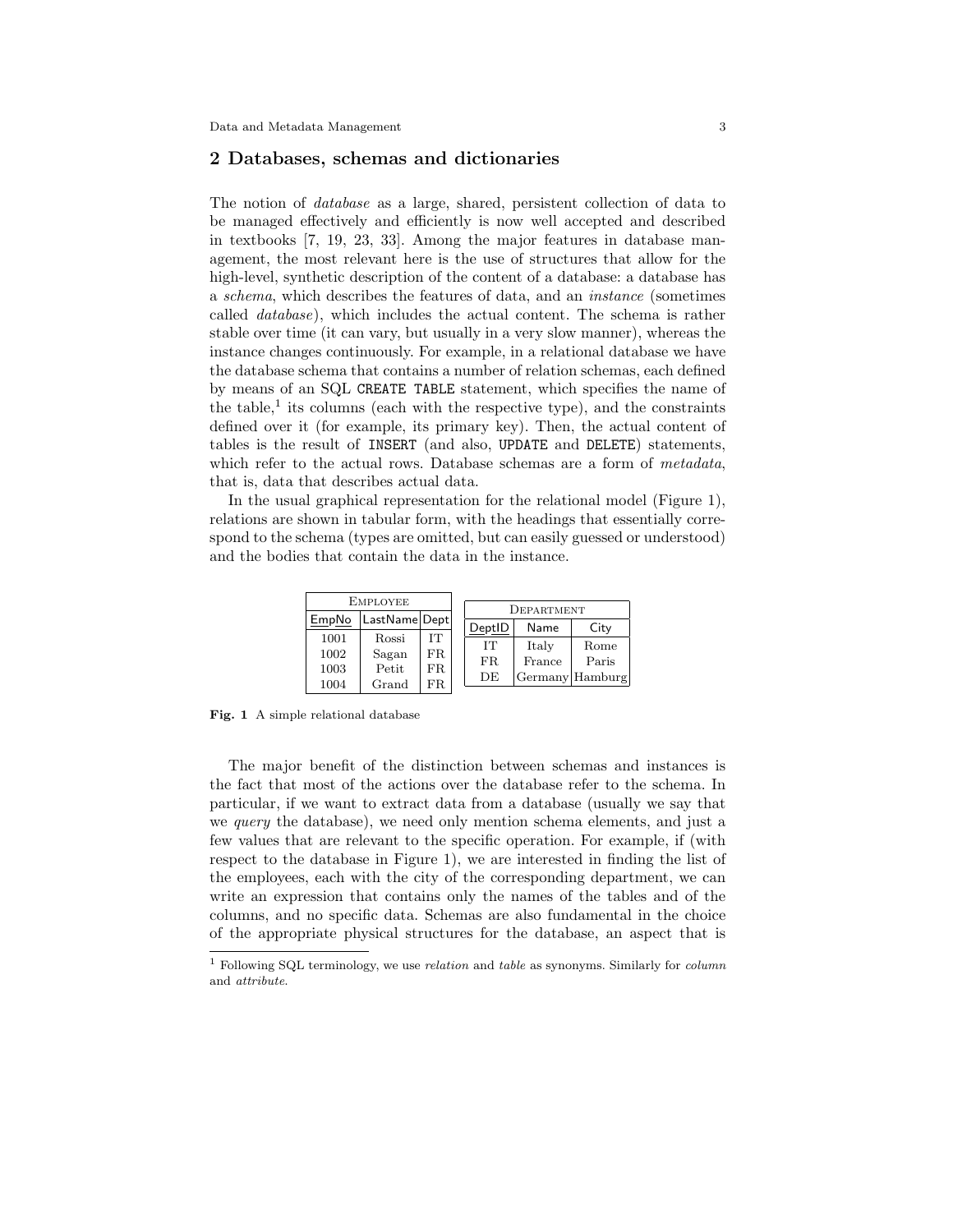essential for pursuing efficiency. Physical structures are defined in the final phase of database design, and refer to the database schema alone.

In relational databases, a description of schemas is usually handled within the database itself. Indeed, a portion of the database, called the dictionary or the catalog, is composed of tables that describe all the tables in the database. In this way, data and metadata are managed in an uniform way. Figure 2 shows the idea of the dictionary, with its main tables (a real one contains dozens of them), which refer to the database in Figure 1. Let us briefly comment on it. A database environment usually handles various schemas, here we assume that there is the *system* schema, which describes the dictionary itself, and a user one (called Sample), which refers to the database in Figure 1. They are listed in the SCHEMA relation. The relations of interest are both

|                |               |                        |  | COLUMN   |                         |                |    |        |  |  |  |  |
|----------------|---------------|------------------------|--|----------|-------------------------|----------------|----|--------|--|--|--|--|
|                | <b>SCHEMA</b> |                        |  | ColumnID | ColumnName Schema Table |                |    | Type   |  |  |  |  |
|                |               |                        |  | 101      | SchemaID<br>1           |                | 11 | int    |  |  |  |  |
| SchemalD       | SchemaNamel   | Owner                  |  | 102      | <b>SchemaName</b>       | 1              | 11 | string |  |  |  |  |
|                | System        | <b>System</b><br>Paolo |  | 103      | TableID                 |                | 12 | int    |  |  |  |  |
| $\overline{2}$ | Sample        |                        |  | 104      | TableName               | 1              | 12 | string |  |  |  |  |
|                |               |                        |  | 105      | Schema                  | 1              | 12 | string |  |  |  |  |
| <b>TABLE</b>   |               |                        |  | 106      | ColumnID                | $\mathbf{1}$   | 13 | int    |  |  |  |  |
| TableID        | TableName     | Schema                 |  | 107      | ColumnName              | $\mathbf{1}$   | 13 | string |  |  |  |  |
| 11             | Schema.       | 1                      |  | $\cdots$ | .                       | .              | .  | .      |  |  |  |  |
| 12             | Table         | 1                      |  | 201      | EmpNo                   | 2              | 21 | int    |  |  |  |  |
| 13             | Column        | 1                      |  | 202      | LastName                | $\overline{2}$ | 21 | string |  |  |  |  |
| 21             | Employee      | $\overline{2}$         |  | 203      | Dept                    | $\overline{2}$ | 21 | string |  |  |  |  |
| 22             | Department    | $\overline{2}$         |  | 204      | DepthD                  | $\overline{2}$ | 22 | string |  |  |  |  |
|                |               |                        |  | 205      | Name                    | $\overline{2}$ | 22 | string |  |  |  |  |
|                |               |                        |  | 206      | City                    | $\overline{2}$ | 22 | string |  |  |  |  |

Fig. 2 A simplified dictionary for a relational database

those in the *user* schema and those in the the *system* schema. So, we have five of them, listed in the TABLE relation. Finally, the COLUMN relation has one tuple for each attribute in each of the relations in the database. In the dictionary we have used numerical identifiers (SchemaID, TableID, ColumnID) over which cross references have been built (so that, for example, the value 22 in the last row of Column means that City is an attribute of the relation whose identifier is 22, namely DEPARTMENT).

### 3 Data models

The notion of data model has been considered for decades in the database field (see for example the book by Tsichritzis and Lochovsky [36] for an early but still current discussion). A synthesis, useful for our gaols, is the following: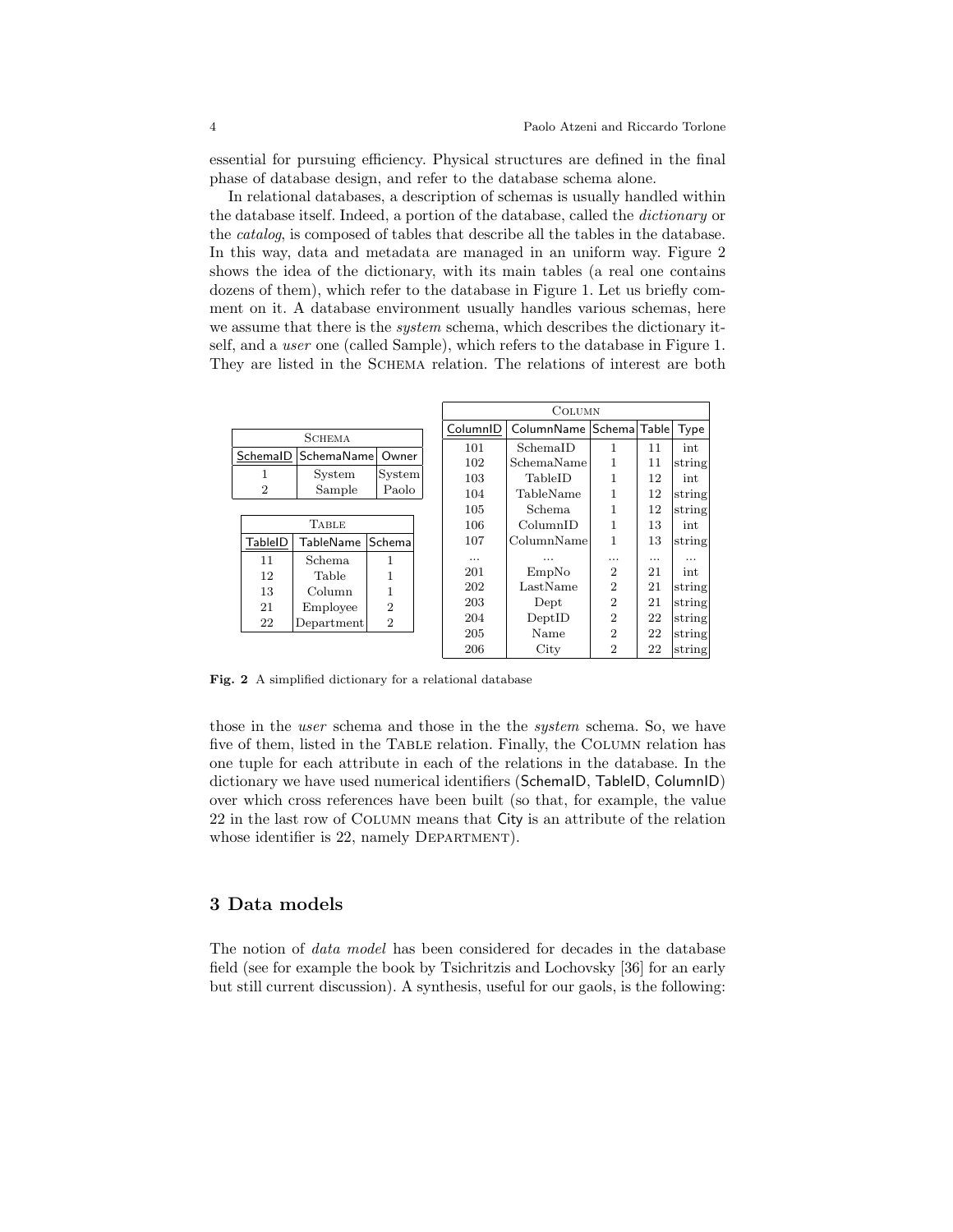"a data model defines the rules according to which data are structured" [36, p.10]. Specifically, we can say that a model includes a set of structures (or better, types of structures), called constructs, together with the rules that can be used to combine them to form schemas. Other features can be important for models, including constraints (that is, rules that specify properties that must be satisfied by instances) and operations (which specify the dynamic aspects of databases, that is, how they evolve over time). Here, for the sake of space, we concentrate on structures which allow for synthetic and effective arguments, omitting operations and devoting only limited attention to constraints.

It is common to classify data models according to two main categories (indeed, the distinction is useful, but not so sharp as it might appear at first): *logical* models are those used for the organization of data in databases;<sup>2</sup> conceptual models are used in the early steps of design, mainly to produce a description of the concepts of the application world whose data are to be stored in the database.

The most popular logical model nowadays is the relational one, used in the previous section to illustrate the main ideas at the basis of the organization of data in current databases. Various extensions exist for the relational model, mainly under the generic name of *object relational*, which however includes many variations. Growing interest is being devoted to the management of XML documents in databases, which has lead to the idea that DTD and XSD, languages for specifying schemas of XML documents, can be seen as data models. Each of these models has a number of constructs. For example, a simple<sup>3</sup> version of the object relational model could have:

- relations and attributes as in the relational model;
- typed tables, another construct for handling sets of elements, where each element beside attribute values (as in traditional relations) has a systemhandled identifier;
- references between typed tables, implemented by means of the systemhandled identifiers;
- *subclass* relationships between typed tables, used to specify that the elements of a typed table refine those in another one.

A tabular representation for an object relational database is shown in Figure 3: here we emphasize only two new constructs, typed tables, with system managed identifiers associated with elements (put outside the borders of tables, to suggest that their values are not really visible), and references, im-

<sup>&</sup>lt;sup>2</sup> The term *logical* is used in contrast to *physical*: the latter refer to lower level representation, which takes into account features of secondary storage organization, such as blocks, addresses and allocation, whereas the former refers to the structures that can be seen by users and programs.

 $3$  As we said, there are many implementations of the idea of an object relational model. and here we are only interested in the key points rather than the details.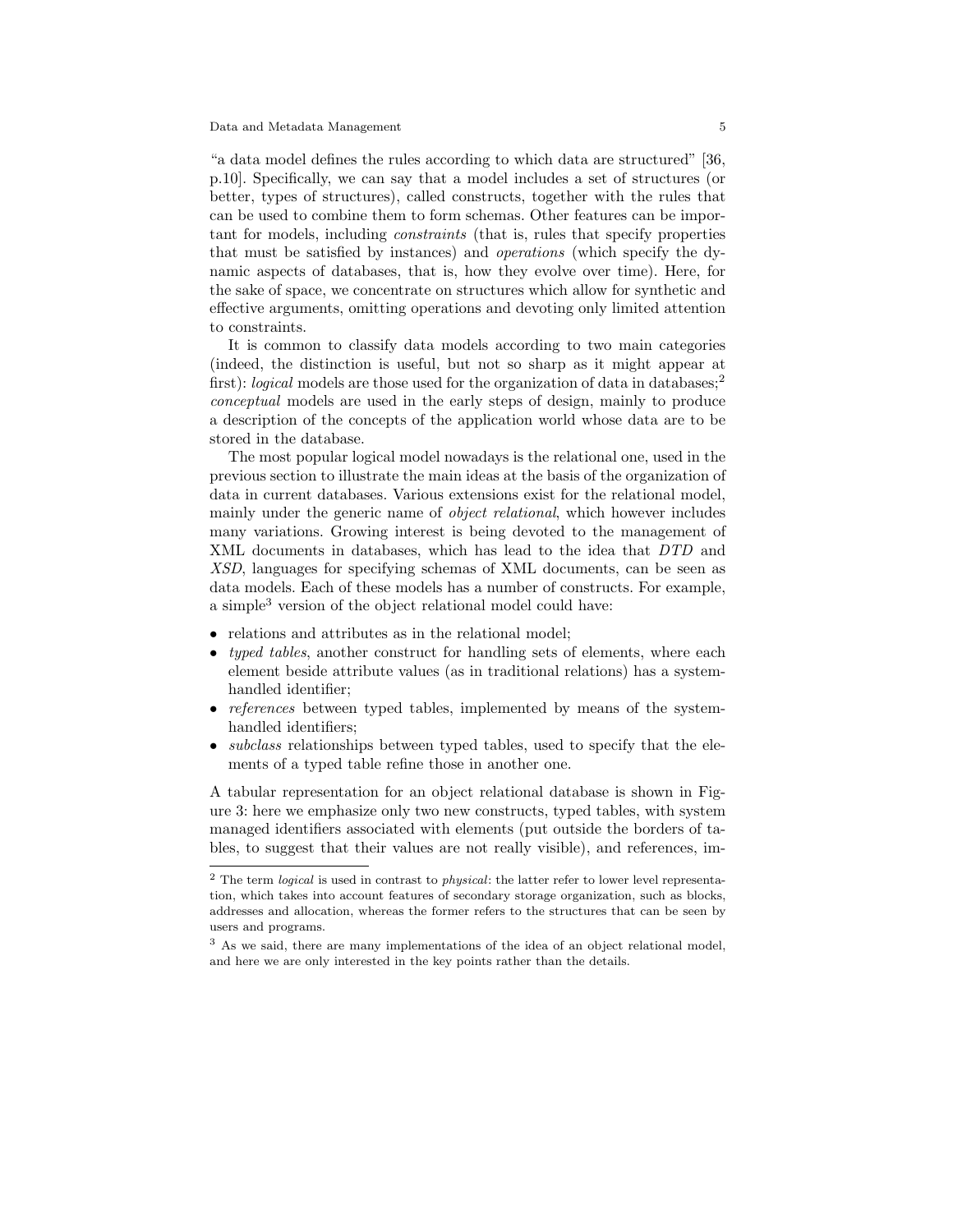plemented by using identifiers in the Dept column to correlate each employee with the department he or she belongs to.

|        |       | EMPLOYEE      |     |     |        | DEPARTMENT |                 |
|--------|-------|---------------|-----|-----|--------|------------|-----------------|
|        | EmpNo | LastName Dept |     |     | DeptID | Name       | City            |
| $e\#1$ | 1001  | Rossi         | d#1 | d#1 | IТ     | Italy      | Rome            |
| $e\#2$ | 1002  | Sagan         | d#2 | d#2 | FR     | France     | Paris           |
| e#3    | 1003  | Petit         | d#2 | d#3 | DE     |            | Germany Hamburg |
| e#4    | 1004  | Grand         | d#2 |     |        |            |                 |

Fig. 3 A simple object-relational database

Within the category of conceptual models, there is probably even a greater variety, as the various methodologies and design tools use different models. However, we have again a few well known representatives, each with variants. Let us comment on two of the models.

The most common conceptual model in the database world is the entity*relationship (ER)* model [17]. It is based on three major constructs: (i) *entity*, used to represent sets of things, facts, people of the real world that are of interest for the application at hand; (ii) relationship, a logical association between entities, where an occurrence of a relationship is a pair<sup>4</sup> of occurrences of entities; (iii) *attribute*, a function that associates a value with each occurrence of an entity or of a relationship. Schemas in the ER model have an effective graphical representation, as shown in Figure 4, where we have a schema with two entities, a relationship and a few attributes, which correspond to the same application domain as the examples shown earlier for the relational and object relational model.



Fig. 4 A simple ER schema

Other conceptual models are based on the object-oriented paradigm. In particular, we consider a model similar to UML class diagrams, but with many simplifications and some variations, useful for our discussion. From our perspective, and adapting the notation, the constructs of this model are: (i) class, very similar to the notion of entity discussed above; (ii) reference, a directed one-to-many relationship whose occurrences connect one occurrence of a class with an occurrence of another; (iii) field, essentially an attribute for a class. Figure 5 shows a schema in this model, according to a suitable notation.

 $4$  Relationships can be *n*-ary, but here we refer to binary ones for the sake of simplicity.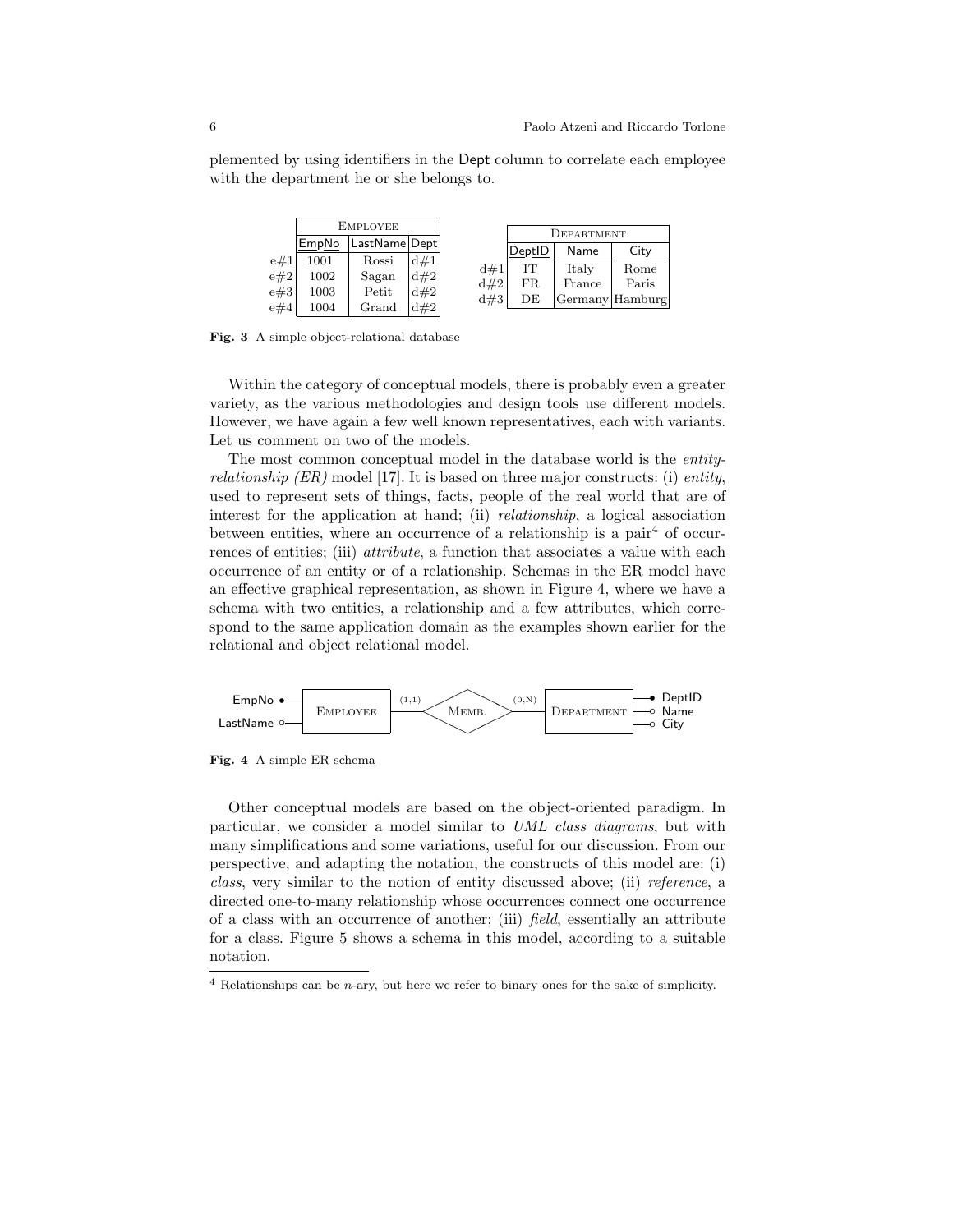Data and Metadata Management 7



Fig. 5 A simple OO schema

It is worth noting that we could define dictionaries for describing schemas in each of the models. Obviously, we could use any of the models for each dictionary. In order to prepare for a discussion to be carried out in the next section, we show in Figures 6 and 7 portions of the relational dictionary for the

| <b>SCHEMA</b>       |                   |   |  |                          |                                             |   |    |         |          |  |  |  |  |  |
|---------------------|-------------------|---|--|--------------------------|---------------------------------------------|---|----|---------|----------|--|--|--|--|--|
| SchemalD SchemaName |                   |   |  | <b>ATTRIBUTEOFENTITY</b> |                                             |   |    |         |          |  |  |  |  |  |
|                     |                   |   |  |                          | AttrID   AttrName   Schema   Entity   IsKey |   |    |         |          |  |  |  |  |  |
| SchemaER1<br>3      |                   |   |  | 301                      | EmpNo                                       | 3 | 61 | true    | $\cdots$ |  |  |  |  |  |
|                     | <b>ENTITY</b>     |   |  | 302                      | LastName                                    | 3 | 61 | false   | $\cdots$ |  |  |  |  |  |
| EntityID            | EntityName Schema |   |  | 303                      | DepthD                                      | 3 | 62 | true    | $\cdots$ |  |  |  |  |  |
|                     |                   |   |  | 304                      | Name                                        | 3 | 62 | false ' | $\cdots$ |  |  |  |  |  |
| 61                  | 3<br>Employee     |   |  | 305                      | City                                        | 3 | 62 | false ! | $\cdots$ |  |  |  |  |  |
| Department<br>62    |                   | 3 |  |                          |                                             |   |    |         |          |  |  |  |  |  |

|           | BINARYRELATIONSHIP |                                                       |  |       |      |    |          |  |  |  |  |  |  |
|-----------|--------------------|-------------------------------------------------------|--|-------|------|----|----------|--|--|--|--|--|--|
| l RelID l | RelName            | $ Schema $ Entity1   IsOpt1   IsFunctional1   Entity2 |  |       |      |    |          |  |  |  |  |  |  |
|           | 401 Membership     | 61                                                    |  | false | true | 62 | $\cdots$ |  |  |  |  |  |  |

Fig. 6 The dictionary for a simple ER model

|         |                     |               |  | FIELD                 |  |                              |                |    |                            |           |       |  |  |
|---------|---------------------|---------------|--|-----------------------|--|------------------------------|----------------|----|----------------------------|-----------|-------|--|--|
|         | <b>SCHEMA</b>       |               |  | FieldID               |  | FieldName Schema Class  IsID |                |    |                            |           |       |  |  |
|         | SchemalD SchemaName |               |  | 501                   |  | EmpNo                        | 4              |    | 71<br>$true$               |           |       |  |  |
| 4       |                     | SchemaOO1     |  | 502                   |  | LastNamel                    | $\overline{4}$ |    | false<br>71                |           |       |  |  |
|         |                     |               |  | 503<br>504            |  | DepthD<br>Name               | 4<br>4         |    | 72<br>true<br>72<br>false  | $\ddotsc$ |       |  |  |
|         | <b>CLASS</b>        |               |  | 505                   |  | City                         | 4              |    | 72<br>$false$              |           |       |  |  |
| ClassID | ClassName           | <b>Schema</b> |  |                       |  |                              |                |    |                            |           |       |  |  |
| 71      | Employee            | 4             |  | <b>REFERENCEFIELD</b> |  |                              |                |    |                            |           |       |  |  |
| 72      | Department          | 4             |  | RefID                 |  | RefName                      |                |    | Schema Class ClassTo isOpt |           |       |  |  |
|         |                     |               |  | 801                   |  | Membership                   | 4              | 71 | 72                         |           | false |  |  |

Fig. 7 The dictionary for a simple OO model

entity-relationship and for the object-oriented model, with data that describe the schemas in Figures 4 and 5, respectively. With respect to Figure 4, let us observe that, while we have omitted some columns, we have shown without explanation a few of them, to give the idea that a number of details can be easily modeled in this way, concerning the identifiers of entities (the IsKey column of ATTRIBUTEOFENTITY) and cardinalities of relationships (IsOpt1, IsFunctional1).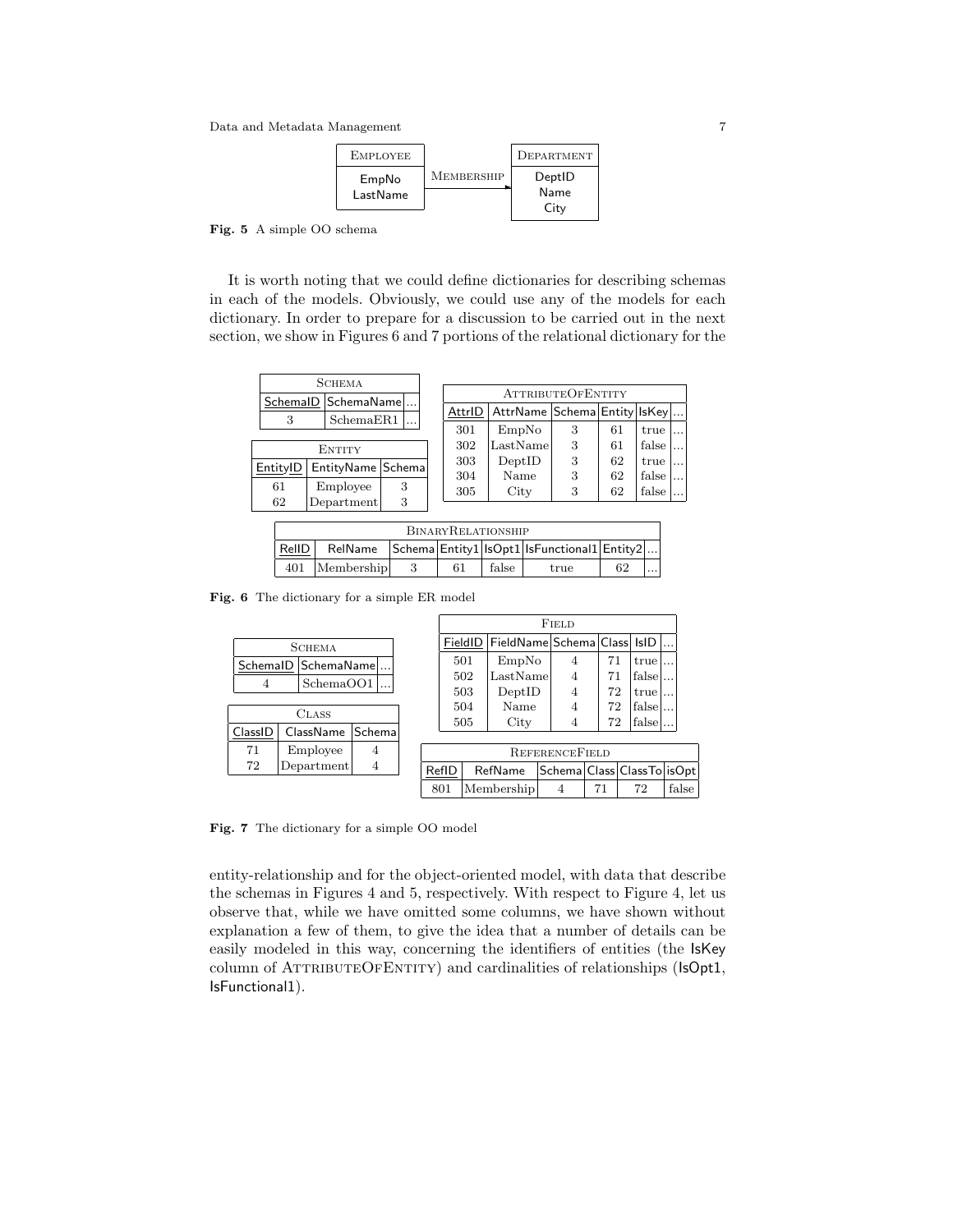# 4 Management of multiple models

The existence of a variety of models, discussed and exemplified in the previous section, suggests the need for a unified management of them. This has various goals, the most important of which is the support to the integration of heterogeneous schemas and their translation from a model to another.

In this section we illustrate an approach to the unified management of schemas (and data as well, but we do not discuss this issue here), based on the idea of a metamodel, which we have developed in the last few years [6, 8].

We use the term *metamodel* to refer to a set of *metaconstructs*, which are basically construct types used to define models. The approach is based on Hull and King's observation [25] that the constructs used in most known models can be expressed by a limited set of generic (i.e. model-independent) types of constructs: lexical, abstract, aggregation, generalization, function. Our metamodel is defined by a set of generic metaconstructs, one for each construct type. Each model is defined by its constructs and the metaconstructs they refer to. With this approach, the models discussed in the previous sections could be defined as follows (with a few more details than those we noted):

- the relational model has (i) aggregations of lexicals (the tables), with the indication, for each component (a column), of whether it is part of the key or whether nulls are allowed; (ii) foreign keys defined over components of aggregations;
- a simplified object-relational model has (i) abstracts (tables with systemmanaged identifiers); (ii) lexical attributes of abstracts (for example EmpNo and LastName), each of which can be specified as part of the key; (iii) reference attributes for abstracts, which are essentially functions from abstracts to abstracts (in the example, in Figure 3, the Dept attribute in table Employee);
- a binary entity relationship model has (i) abstracts (entities); (ii) lexical attributes of abstracts, each of which can be specified as part of the key; (iii) binary aggregations of abstracts (relationships);
- an object-oriented model has (i) abstracts (classes), (ii) reference attributes for abstracts, which are essentially functions from abstracts to abstracts, (iii) lexicals (fields or properties of classes).

A major concept in this approach is the supermodel, a model that has constructs corresponding to all the metaconstructs known to the system. Thus, each model is a specialization of the supermodel and a schema in any model is also a schema in the supermodel, apart from the specific names used for constructs. It is important to observe that the supermodel is rather stable but not frozen: in fact, the set of models that can be represented depends on the richness of the supermodel. Given a supermodel, should a wider class of models be needed, with "new" constructs, then the supermodel could be extended.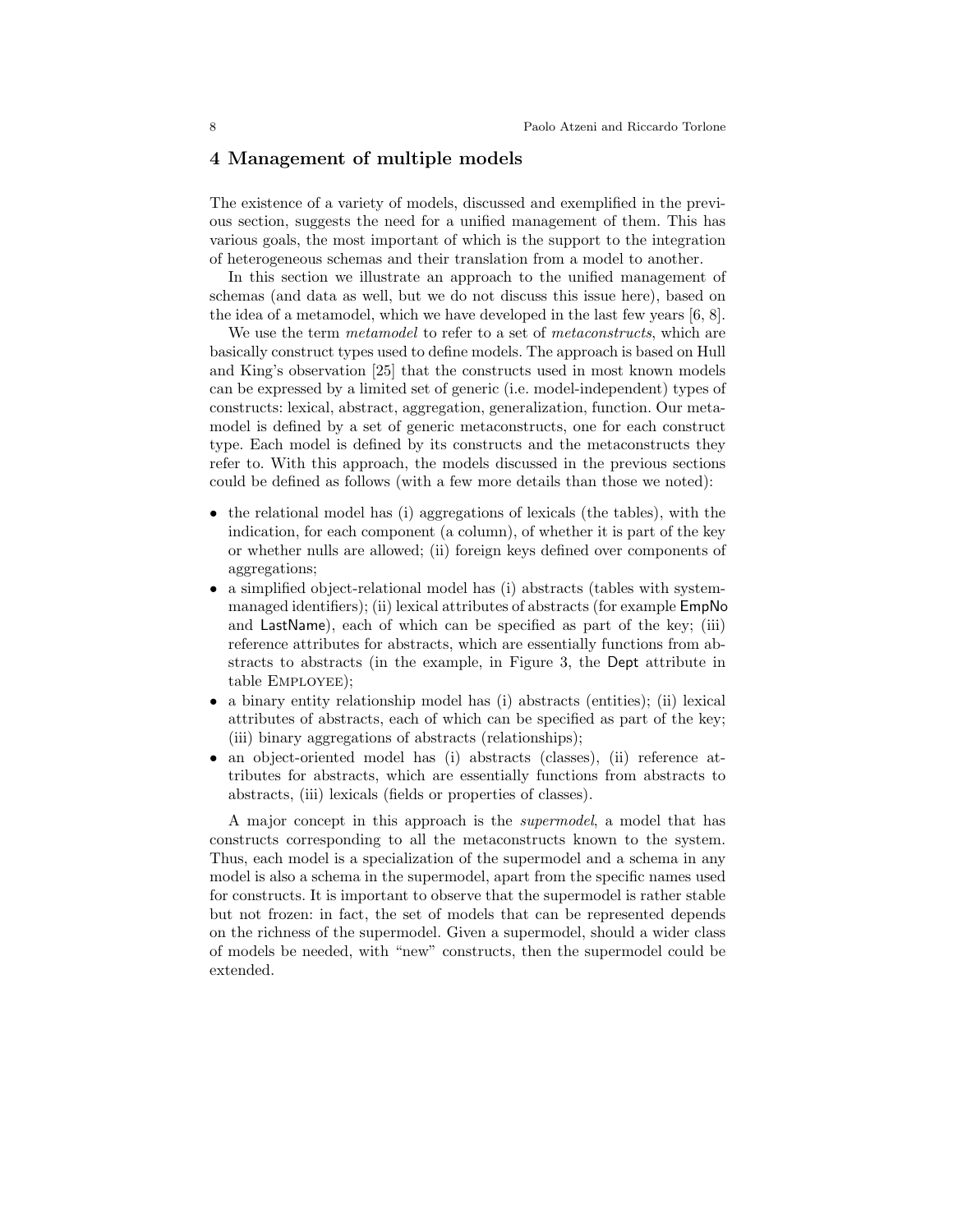#### Data and Metadata Management 9

The approach can be synthesized and implemented by means of a complex dictionary [4], capable of handling information on the supermodel, on the various models, and on schemas. The dictionary has four parts, as shown in Figure 8. The core of the dictionary is the upper right portion: it contains



Fig. 8 The four parts of the dictionary

a description of the supermodel, with all the constructs it includes, usually a rather limited number. Figure 9 shows the relational implementation of such a portion. It includes three tables: SMCONSTRUCT, which lists the constructs

| SMCONSTRUCT |                              |  |  |  |  |  |  |  |  |  |
|-------------|------------------------------|--|--|--|--|--|--|--|--|--|
| ConstructID | ConstructName                |  |  |  |  |  |  |  |  |  |
| 1001        | Abstract                     |  |  |  |  |  |  |  |  |  |
| 1002        | AttributeOfAbstract          |  |  |  |  |  |  |  |  |  |
| 1003        | BinaryAggregationOfAbstracts |  |  |  |  |  |  |  |  |  |
| 1004        | AbstractAttribute            |  |  |  |  |  |  |  |  |  |
|             |                              |  |  |  |  |  |  |  |  |  |

|          |                      | SMREFERENCE |                                    |  | PropID   | PropertyName Construct |          | Type     |
|----------|----------------------|-------------|------------------------------------|--|----------|------------------------|----------|----------|
| RefID    |                      |             | RefName   Construct   Construct To |  | 3001     | AbstractName           | 1001     | string   |
| 2001     | Abstract             | 1002        | 1001                               |  | 3002     | AttributeName          | 1002     | string   |
| 2002     | Abstract1            | 1003        | 1001                               |  | 3003     | IsId                   | 1002     | bool     |
| 2003     | Abstract2            | 1003        | 1001                               |  | 3004     | IsFunctional1          | 1003     | bool     |
| $\cdots$ | $\cdots$<br>$\cdots$ |             | $\cdots$                           |  |          | IsFunctional2          | 1003     | bool     |
|          |                      |             |                                    |  | $\cdots$ |                        | $\cdots$ | $\cdots$ |

Fig. 9 The description of the supermodel in the metalevel dictionary

in the supermodel, smReference, which specifies how the constructs are related to one another, and smProperty, which indicates the features of interest for each construct. For example, we can see that each Attribute-OfAbstract is related to an Abstract and has an IsId property (to specify whether it is part of the identifier).

The various models are defined in the "models" part (the upper left part of Figure 8) with respect to the supermomdel, the core of the dictionary. We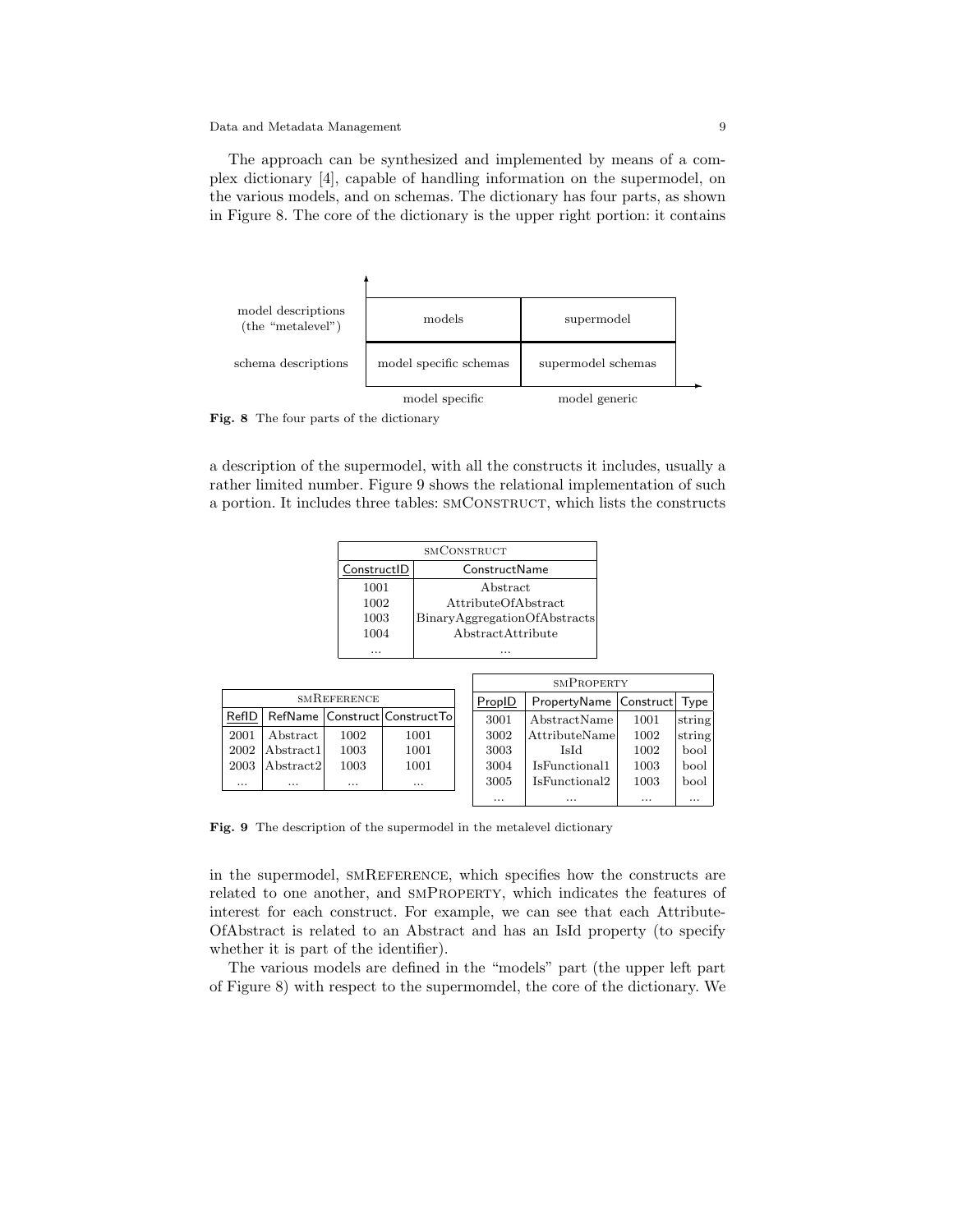... ... ... ...

|       |         |                         |             |      |  |                                |           |                    | CONSTRUCT     |          |                   |           |
|-------|---------|-------------------------|-------------|------|--|--------------------------------|-----------|--------------------|---------------|----------|-------------------|-----------|
|       |         |                         |             |      |  | ConstructID                    |           | ConstructName      |               |          | Model smConstruct |           |
|       |         | MODEL                   |             |      |  | 6001                           |           | Entity             |               | 5001     | 1001              |           |
|       | ModelID |                         | ModelName   |      |  | 6002                           |           | AttributeOfEntity  |               | 5001     | 1002              |           |
|       | 5001    |                         | ER          |      |  | 6003                           |           | BinaryRelationship |               | 5001     | 1003              |           |
|       | 5002    |                         | <b>OODB</b> |      |  | 6004                           |           | Class              |               | 5002     | 1001              |           |
|       | .       |                         | .           |      |  | 6005                           |           | Field              |               | 5002     | 1002              |           |
|       |         |                         |             |      |  | 6006                           |           | ReferenceField     |               | 5002     | 1004              |           |
|       |         |                         |             |      |  | .                              |           |                    |               | .        | .                 |           |
|       |         |                         |             |      |  |                                |           |                    |               |          |                   |           |
|       |         |                         |             |      |  |                                |           |                    |               | PROPERTY |                   |           |
|       |         |                         |             |      |  |                                |           | <b>PropID</b>      | PropertyName  |          | smProperty        |           |
|       |         |                         |             |      |  |                                |           | 8001               | EntityName    |          | 6001              | $\cdots$  |
|       |         |                         | REFERENCE   |      |  |                                |           | 8002               | AttributeName |          | 6002              |           |
| RefID |         |                         |             |      |  | RefName smRef Constr Constr To |           | 8003               | <b>IsKey</b>  |          | 6002              |           |
| 7001  |         |                         | 2001        | 6002 |  | 6001                           |           | 8004               | IsFunctional1 |          | 6003              | $\cdots$  |
|       | Entity  |                         |             |      |  |                                |           | 8005               | IsFunctional2 |          | 6003              | $\cdots$  |
| 7002  | Entity1 |                         | 2002        | 6003 |  | 6001                           |           | .                  |               |          | $\cdots$          | $\cdots$  |
| 7003  |         | Entity2<br>2003<br>6003 |             | 6001 |  | 8011                           | ClassName |                    | 6011          | $\cdots$ |                   |           |
|       |         |                         |             |      |  |                                |           | 8012               | FieldName     |          | 6012              |           |
|       |         |                         |             |      |  |                                |           | 8013               | IsId          |          | 6013              | $\ddotsc$ |

show a portion of this part in Figure 10: tables are similar to those in Figure 9,

Fig. 10 The description of some models in the dictionary

the main difference being the fact that constructs, references and properties have names that are specific to the various models and that there is a table for representing models. Each construct, reference, property is also related to a corresponding item in the supermodel (via smConstruct, smRef, smProperty, respectively). We omit further discussion as the figure is self-explanatory.

The metalevel dictionary in Figure 10 describes the structure of the various dictionaries we have seen in the previous section. In fact, the rows in the CONSTRUCT table correspond to the tables in the various dictionaries, specifically those in Figures 6 and 7. Also, the rows in tables REFERENCE and Property describe the various columns of the tables in Figures 6 and 7. These tables constitute the "model specific schema" component of the multilevel dictionary (left lower part in Figure 8).

We have described so far three of the components of the dictionary sketched in Figure 8. The fourth, the right lower part, is probably the most interesting for the management of schemas in different models and for supporting their translations.In fact, it describes schemas in supermodel terms. An example is in Figure 11. Two observations are important. First we can see that here we have a table for each construct in the supermodel (so for each row in table SMCONSTRUCT in Figure 9), and contains the descriptions of schema in the various models, according to supermodel terminology. Second,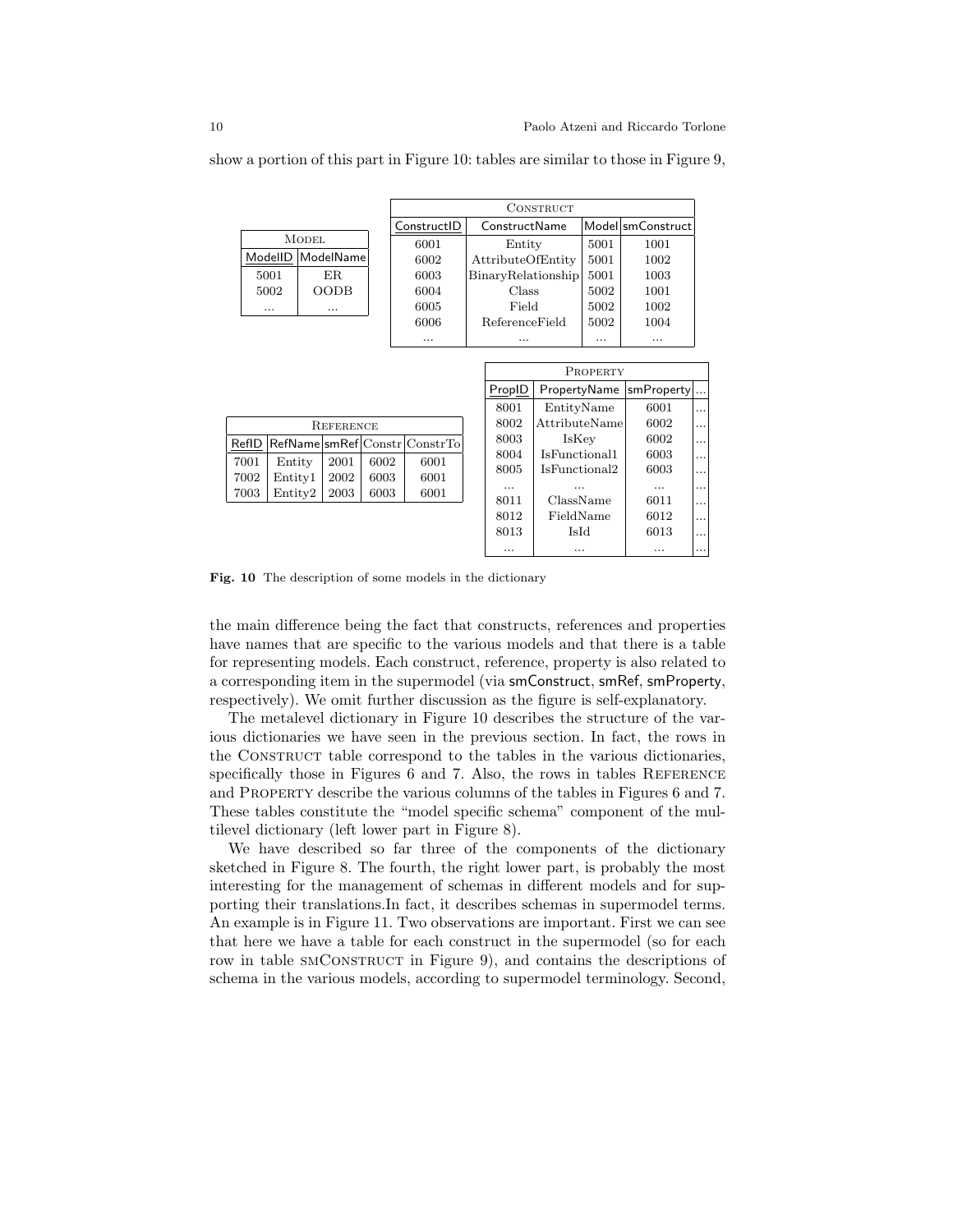|            | <b>SCHEMA</b> |                                    |  |                   |          |  | <b>ATTRIBUTEOFABSTRACT</b>            |                                                       |       |          |
|------------|---------------|------------------------------------|--|-------------------|----------|--|---------------------------------------|-------------------------------------------------------|-------|----------|
| SchemalD   | SchemaName    |                                    |  | AttrlD            |          |  |                                       | AttrName Schema Abstract IsKey                        |       |          |
| 3          | SchemaER1     |                                    |  | 301               | EmpNo    |  | 3                                     | 61                                                    | true  | $\cdots$ |
| 4          | SchemaOO1     |                                    |  | 302               | LastName |  | 3                                     | 61                                                    | false | $\cdots$ |
|            |               |                                    |  |                   | DepthD   |  | 3                                     | 62                                                    | true  | $\cdots$ |
|            | ABSTRACT      |                                    |  | 304               | Name     |  | 3                                     | 62                                                    | false | $\cdots$ |
| AbstractID |               | Schema                             |  | 305               | City     |  | 3                                     | 62                                                    | false | $\cdots$ |
|            | EntityName    |                                    |  | 501               | EmpNo    |  | $\overline{4}$                        | 71                                                    | true  | $\cdots$ |
| 61         | Employee      | 3                                  |  | 502               | LastName |  | $\overline{4}$                        | 71                                                    | false | $\cdots$ |
| 62         | Department    | 3                                  |  | 503               | DepthD   |  | 4                                     | 72                                                    | true  | $\cdots$ |
| 71         | Employee      | $\overline{4}$                     |  | 504               | Name     |  | $\overline{4}$                        | 72                                                    | false |          |
| 72         | Department    | $\overline{4}$                     |  | 505               | City     |  | 4                                     | 72                                                    | false | $\ldots$ |
|            |               |                                    |  |                   |          |  |                                       |                                                       |       |          |
|            |               | <b>BINARYAGGREGATIONOFABSTRACT</b> |  |                   |          |  |                                       |                                                       |       |          |
| AggID      | AggName       |                                    |  |                   |          |  |                                       | Schema Abstract1   IsOpt1   IsFunctional1   Abstract2 |       |          |
| 401        | Membership    | 3                                  |  | 61                | false    |  | true                                  | 62                                                    |       |          |
|            |               |                                    |  |                   |          |  |                                       |                                                       |       |          |
|            |               |                                    |  | ABSTRACTATTRIBUTE |          |  |                                       |                                                       |       |          |
|            | AbsAttID      |                                    |  |                   |          |  | AbsAttName Schema Abstract AbstractTo |                                                       |       |          |
|            | 801           | Membership                         |  | $\overline{4}$    | 71       |  | 72                                    |                                                       |       |          |

Fig. 11 A model-generic dictionary based on the supermodel

the content of the table is essentially the union of the contents of the respective tables in the model-specific dictionaries, when the two models both have a construct for a given supermodel construct. For example, table ABSTRACT is basically the union of tables ENTITY (in Figure  $6$ ) and CLASS (in Figure  $7$ ).

# 5 Model-generic schema translation

The dictionary we have illustrated in the previous section is interesting as it allows for a model-generic description of schemas which is also modelaware, in the sense that it specifies the features of the various models and the model each schema belongs to. We have been experimenting, with a number of applications, a platform that includes such a dictionary towards a more general model management system [3]. The most interesting results we have obtained concern a model-generic approach to schema translation [6, 8]. The problem can be stated as follows: given two data models  $M_1$  and  $M_2$ and a schema  $S_1$  of  $M_1$ , find a schema  $S_2$  of  $M_2$  that properly represents  $S_1$ . A possible extension of the problem considers also the data level: given a database instance  $I_1$  of  $S_1$ , find also an instance  $I_2$  of  $S_2$  that has the same information content as  $I_1$ .

Since, as we saw in the previous sections, many different data models exist, what we need is an approach that handles the various models in an effective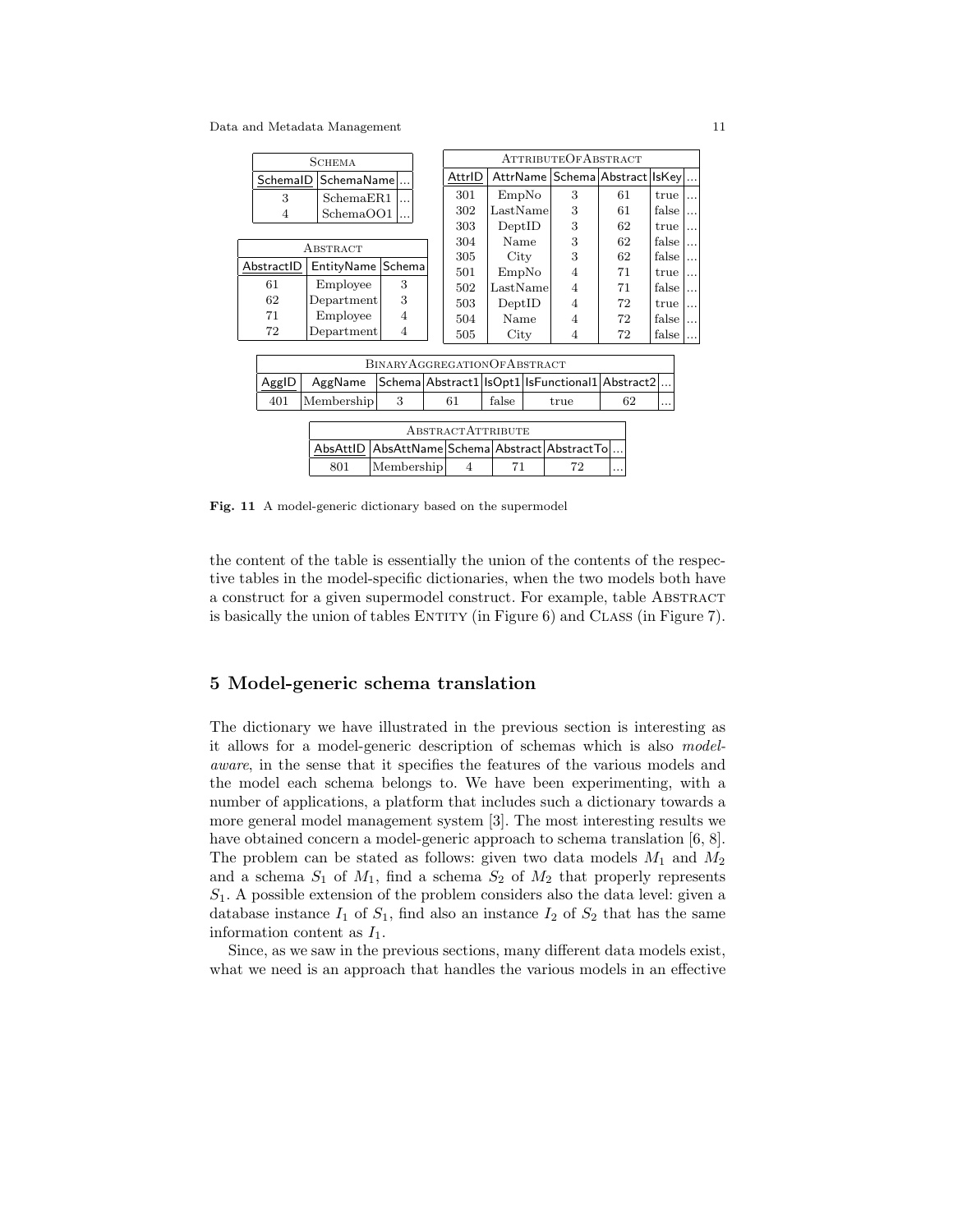and efficient way. Indeed, with many constructs and variants thereof, the number of different models grow. Indeed, each of the models we have mentioned in the previous sections has many variants, which, in the translation process, require attention. For example, if we just consider the object relational model, we have a number of features that can be included in different ways, including the following:

- keys may be specifiable or not;
- generalizations may be allowed or not;
- foreign keys may be used or not;
- nested attributes may be allowed or not.

As these features are mainly independent for one another, it is clear that we can easily have hundreds or even thousands of models. Therefore, it would be impossible to have a specific translation for each pair of models, as, for  $n$ models, we would need  $n^2$  translations. The supermodel, as we have discussed it in the previous section, can give a significant contribution to this issue: as every schema, in every model, is also a schema in the supermodel (modulo construct renaming), we can use the supermodel as a "pivot" model: we can think of translations as composed of a "copy" from the source model to the supermodel, an actual translation within the supermodel, and finally a "copy" back to the target model. This would drastically reduce the needed number of translations, from a quadratic number to a linear one.

However, even a linear number of translations can be too big, if we have hundreds or thousands of models. However, as we said, the size of the space of models is due to the combination of independent variants of constructs. Then, it is possible to define simple translation operations each concerned with a specific transformation, so that a translation is composed of a sequence of simple steps. For example, if we want to translate an object-relational schema (in a model that does not allow for keys but has generalizations) into the relational model, then we can proceed with four steps:

- 1. eliminate generalizations;
- 2. add keys;
- 3. replace references with foreign keys;
- 4. replace objects with tables.

The interesting thing is that if we have other variants of the object-relational model, we probably need another combination of elementary steps, but with significant reuse. Let us comment this with the help of Figure 12 in which we show some of the models of interest and a number of elementary translations between them. In the case above, the source model would be or5 and we would reach the target one  $(\text{rel})$  by means of the application of elementary translations (1)-(4). Other translations over models in the same picture could be implemented by means of other sequences of the same elementary translations.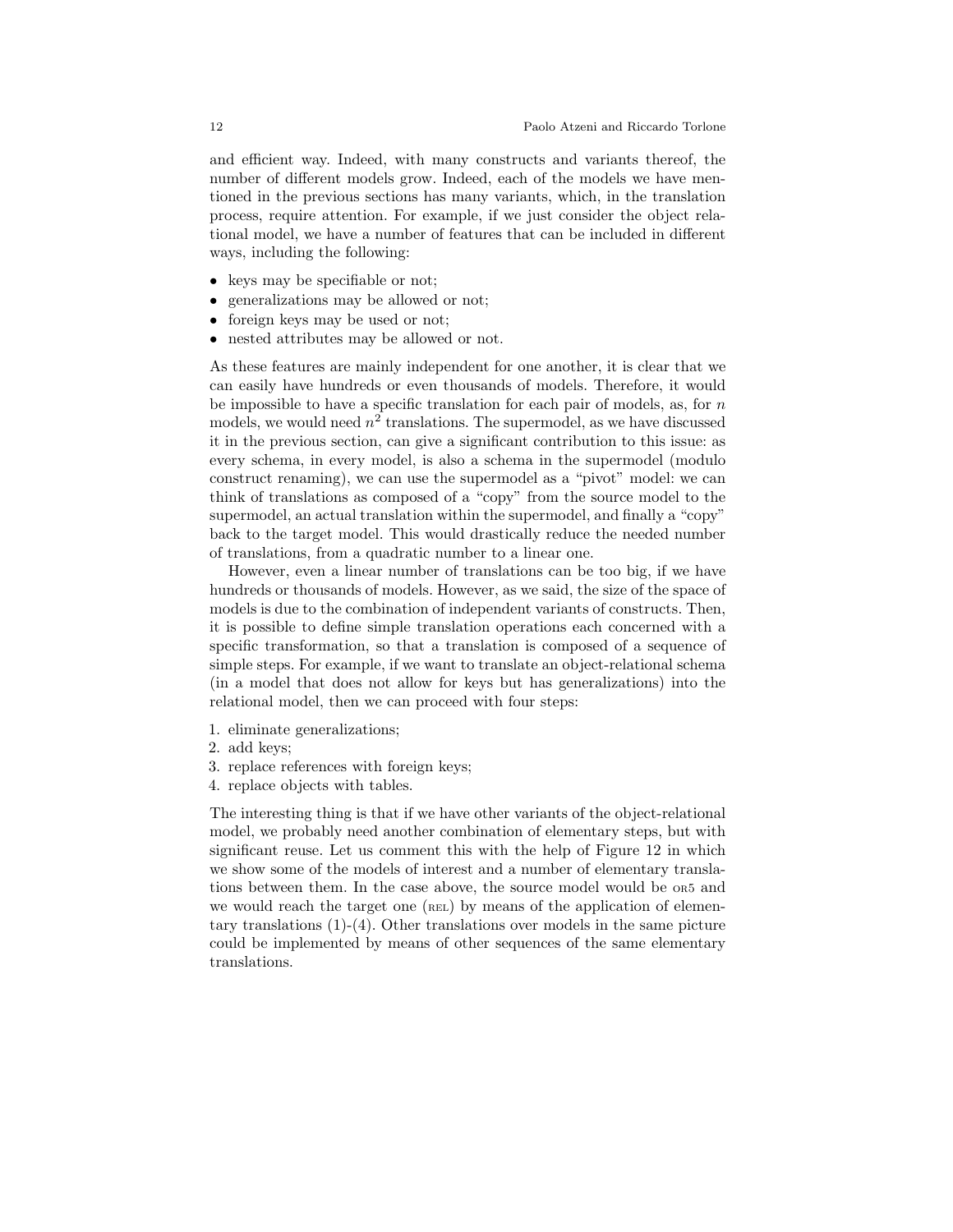

Fig. 12 Some models and translations between them

This approach can become very effective if a library of elementary transformations is defined and complex transformations are built by sequences of elementary ones. We have also developed techniques for the automatic selection of translations in the library [6]. In principle, elementary translations could be developed by using any language. We have developed a complete prototype [5] that uses a Datalog with OID invention and handles a significant number of models within various families, namely relational, objectrelational, object-oriented, entity-relationship and XSD-based.

# 6 Related work

Data models are extensively discussed in every database textbook [7, 19, 23, 33] and have always been one of the most investigated database research areas: in the last thirty years, we have witnessed a huge list of proposals for data models, at different levels of abstraction. Early but still current comparisons of the main features of various data models can be found in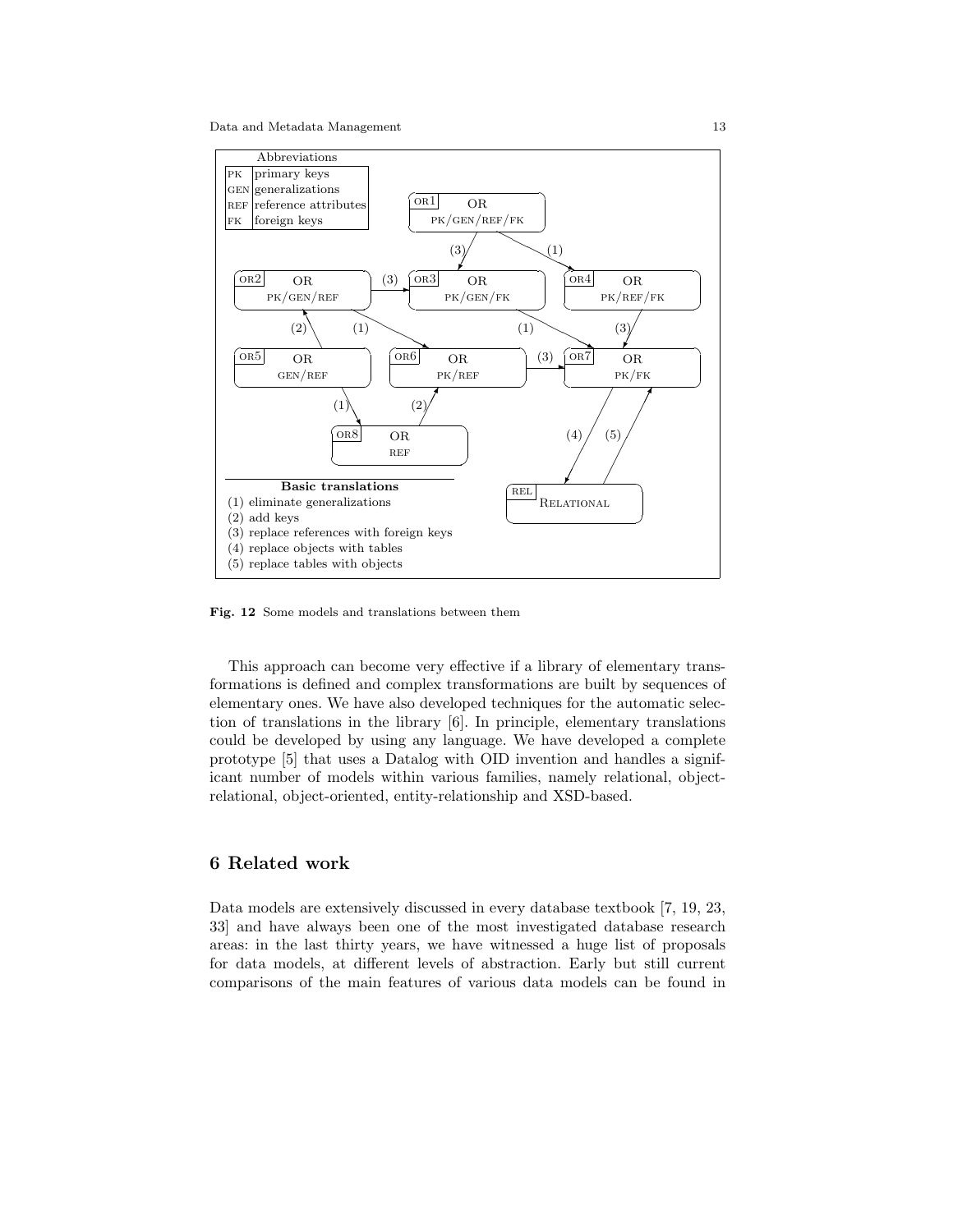the book by Tsichritzis and Lochovsky [36] and in the survey by Hull and King [25].

On the practical side, even if the E-R model is still often used in conceptual database design [9], many variants exists and recently new models which better capture the requirements of novel application domains have emerged [16]. At the logical level we have a similar situation: even if the relational model has imposed itself as a de-facto standard, a large variety of data models (in many cases just extensions of the relational model) are actually used to represent, store, and process data [1]. It follows that sharing and exchange of information between heterogeneous data sources have always been one of the most time-consuming data management problems. Indeed, work on database interoperability dates back to early 1970s [35] and various aspects of this general problem, such as database federation [34], database integration [10, 26], schema matching [32], schema merging [30], and data exchange [20, 21], have been deeply investigated in the literature.

Recently, Bernstein set the various problems within a very general framework that he called *model management* [11, 13, 12]. Its value as a methodology for approaching several meta-data related problems with a significant reduction of programming effort has been widely accepted (see [14] for a number of practical examples).

According to Bernstein [11], model management is based on five basic operators that, suitably combined, can be used to address the vast majority of problems related to database interoperability: (i) Match, which takes as input two schemas and returns a mapping between them, (ii) Compose, which takes as input two mappings between schemas and returns a mapping that combines them, (iii) Merge, which takes as input two schemas and returns a schema that corresponds to their "union" together with two mappings between the original schemas and the output schema, (iv)  $Diff$ , which takes as input two schemas and a mapping between them and returns the portion of the first schema not involved in the mapping, and (v) ModelGen, which takes as input a schema in a source model and a target model and returns the translation of the schema into the target model.

Several studies have been conducted on model management, basically by focusing on some of the above operators. The Compose operator has been investigated in [27]. Rondo [28] is a rather complete framework for Model Management, but it does not address the problem of model translation, corresponding to the ModelGen operator. Cupid [27] focus on the Match operator, whereas Clio [24, 29] provides an implementation of both the Match and of the Merge operators. The latter operator has also been studied in [30].

In this chapter, we have discussed a metamodel approach to the management of multiple models that corresponds to an implementation of the ModelGen operator [6]. It should be said that many studies have been done on issues related to model translation: some of them have focused on specific problem (e.g., the XML-relational mapping [22]) or on specific data models (survey papers on this subject can be found in [37]); others have studied the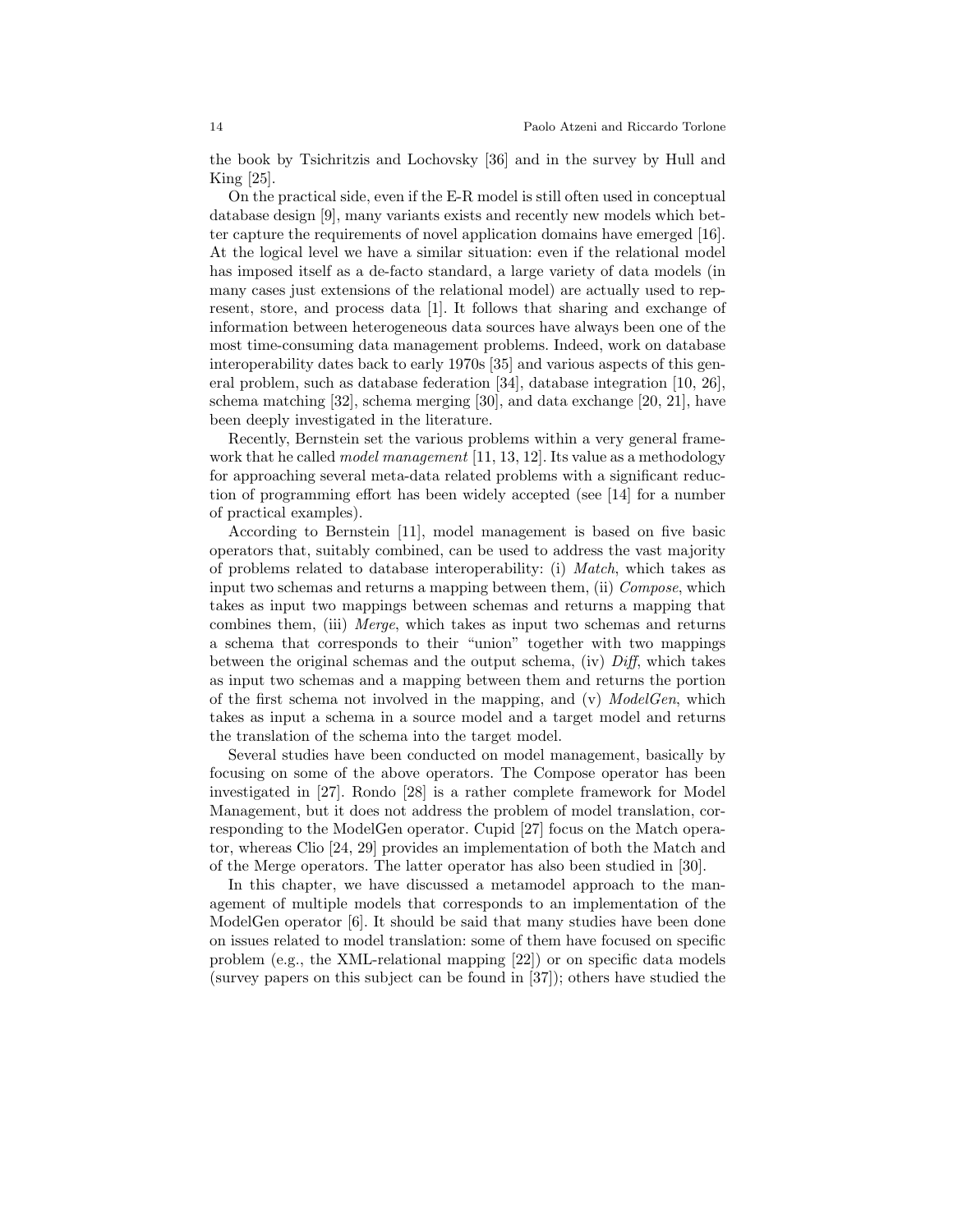problem from a more general perspective [2, 15, 18, 31]. The main difference between our approach and these works relies on our notion of metamodel that introduces a higher level of abstraction with two main benefits. On the one hand, it provides a very natural way to describe heterogeneous models and, on the other hand, it allows us to define generic transformations between primitives that are independent of the specific models involved in a translation.

# 7 Conclusion

In this chapter we have addressed some issues at the basis of the management of data and metadata. In particular, we have considered schemas and models, the fundamental ingredients of database applications, and have shown how schemas of different models can be represented in a unified way by suitably extending the dictionary of a database management system. We have then introduced the notion of metamodel, a tool for the uniform representation of different models, to support the translation of heterogeneous schema from one model to another.

### References

- 1. Abiteboul, S., Buneman, P., Suciu, D.: Data on the Web: From Relations to Semistructured Data and XML. Morgan Kauffman, Los Altos (1999)
- 2. Abiteboul, S., Cluet, S., Milo, T.: Correspondence and translation for heterogeneous data. Theor. Comput. Sci. 275(1-2), 179–213 (2002)
- 3. Atzeni, P., Bellomarini, L., Bugiotti, F., Gianforme, G.: From schema and model translation to a model management system. In: Sharing Data, Information and Knowledge, BNCOD 25, LNCS 5071, pp. 227–240 (2008)
- 4. Atzeni, P., Cappellari, P., Bernstein, P.A.: A multilevel dictionary for model management. In: ER Conference, LNCS 3716, pp. 160–175 (2005)
- 5. Atzeni, P., Cappellari, P., Gianforme, G.: MIDST: model independent schema and data translation. In: SIGMOD Conference, pp. 1134–1136. ACM (2007)
- 6. Atzeni, P., Cappellari, P., Torlone, R., Bernstein, P.A., Gianforme, G.: Modelindependent schema translation. VLDB J. 17(6), 1347–1370 (2008)
- 7. Atzeni, P., Ceri, S., Paraboschi, S., Torlone, R.: Databases: concepts, languages and architectures. McGraw-Hill (1999)
- 8. Atzeni, P., Torlone, R.: Management of multiple models in an extensible database design tool. In: EDBT Conference, LNCS 1057, pp. 79–95. Springer (1996)
- 9. Batini, C., Ceri, S., Navathe, S.: Database Design with the Entity-Relationship Model. Benjamin and Cummings Publ. Co., Menlo Park, California (1991)
- 10. Batini, C., Lenzerini, M., Navathe, S.B.: A comparative analysis of methodologies for database schema integration. ACM Comput. Surv. 18(4), 323–364 (1986)
- 11. Bernstein, P.A.: Applying model management to classical meta data problems. In: CIDR Conference, pp. 209–220 (2003)
- 12. Bernstein, P.A., Halevy, A.Y., Pottinger, R.: A vision of management of complex models. SIGMOD Record 29(4), 55–63 (2000)